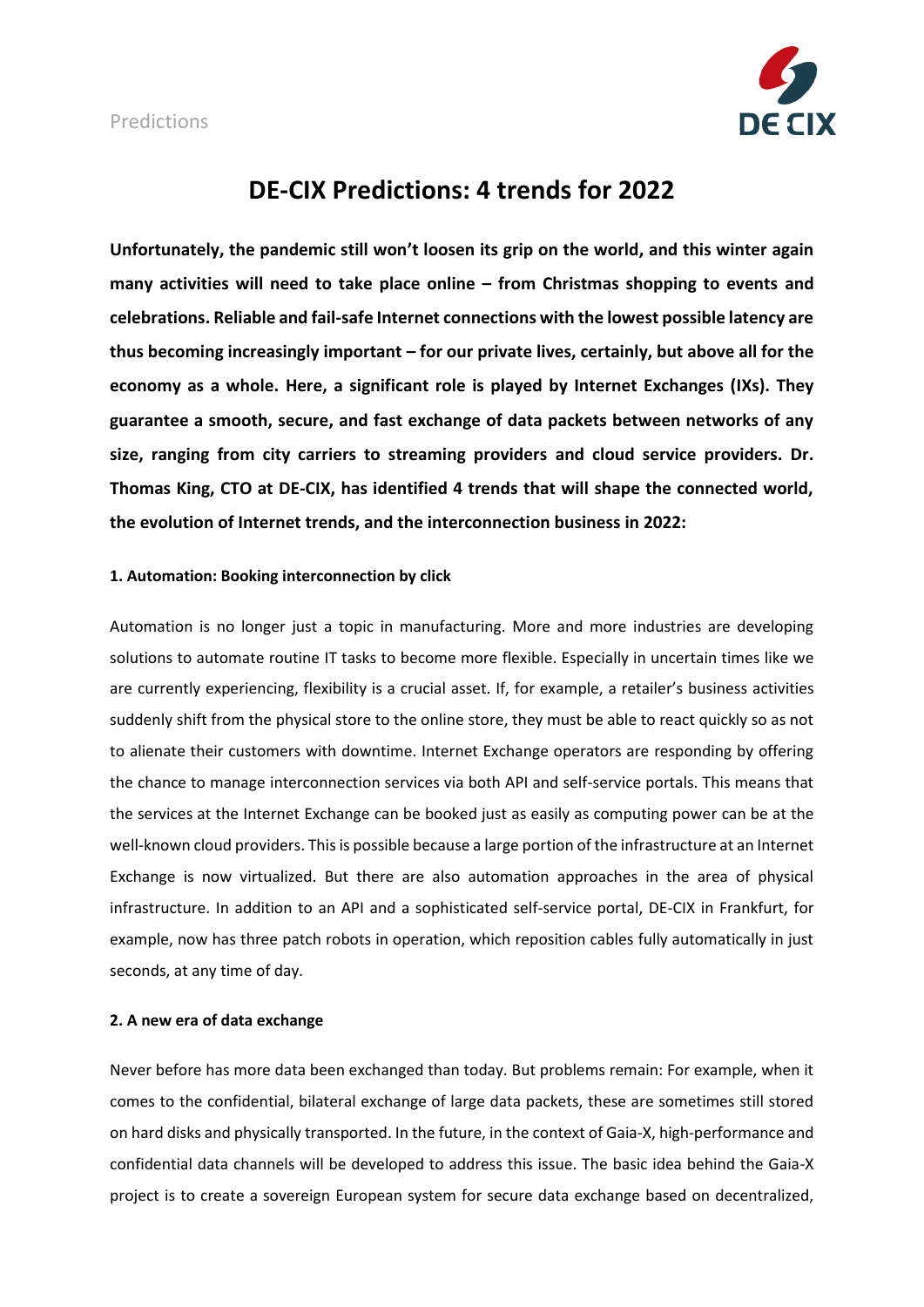## Predictions



interconnected infrastructure services. Another security-related service that will be increasingly in demand is Closed User Groups, which allow different actors to connect with their private networks via an IX. Closed User Groups enable enterprises to create their own interconnection environment – away from the public peering infrastructure. They can connect with select partners, suppliers, and customers present in multiple different locations, in order to share data securely and efficiently. The interconnection platform provides a direct connection between members of the Closed User Group, with optimized security measures and improved performance. This allows business partners or suppliers to quickly, securely, and directly exchange the data needed to develop or operate complex digital services – ranging from digital health services to autonomous driving. While cloud solutions facilitate data storage and handling, interconnection platforms are key to enabling many-to-many data exchange.

#### **3. "Glocalization" is gaining traction**

Various new technology applications such as virtual reality, cloud gaming, and e-health, not to mention connected and autonomous cars, are creating ever higher demands for the lowest possible latencies. Especially for mobility applications, extremely low latencies of less than one millisecond are crucial. Data does not move infinitely fast, so it is necessary for the nearest data center to be a maximum of around 80 kilometers away. A centralized Internet structure, where exchanges exist only in metropolitan areas, can no longer cope with these developments. So, we will see the hosting and processing of data move increasingly close to the edge. In other words, moving closer to the actual location of the consumers of this data and data processing. To some extent, this is already the case: An American streaming provider will host its new series in European data centers when it launches them there. Currently, however, this is only the case in large hubs. We are already seeing accelerated growth in Tier 2 and Tier 3 Internet Exchanges, such as the Ruhr-CIX in Germany, which will open up populous regions further removed from the existing digital hubs. In fact, Germany is leading the way here. However, this development will also continue globally, and Internet Exchanges will in future be found not only in the established digital metropolises, but also in regional centers, all over the world.

#### **4. The car of tomorrow is connected**

A stable data connection is becoming increasingly important for vehicles. Real-time information on the nearest charging station, for example, can be crucial for the operating radius of electric cars. At the same time, there are more and more advances in connected cars and autonomous driving, and these also bring high data demand and the need for low latency with them. Next year will therefore see a